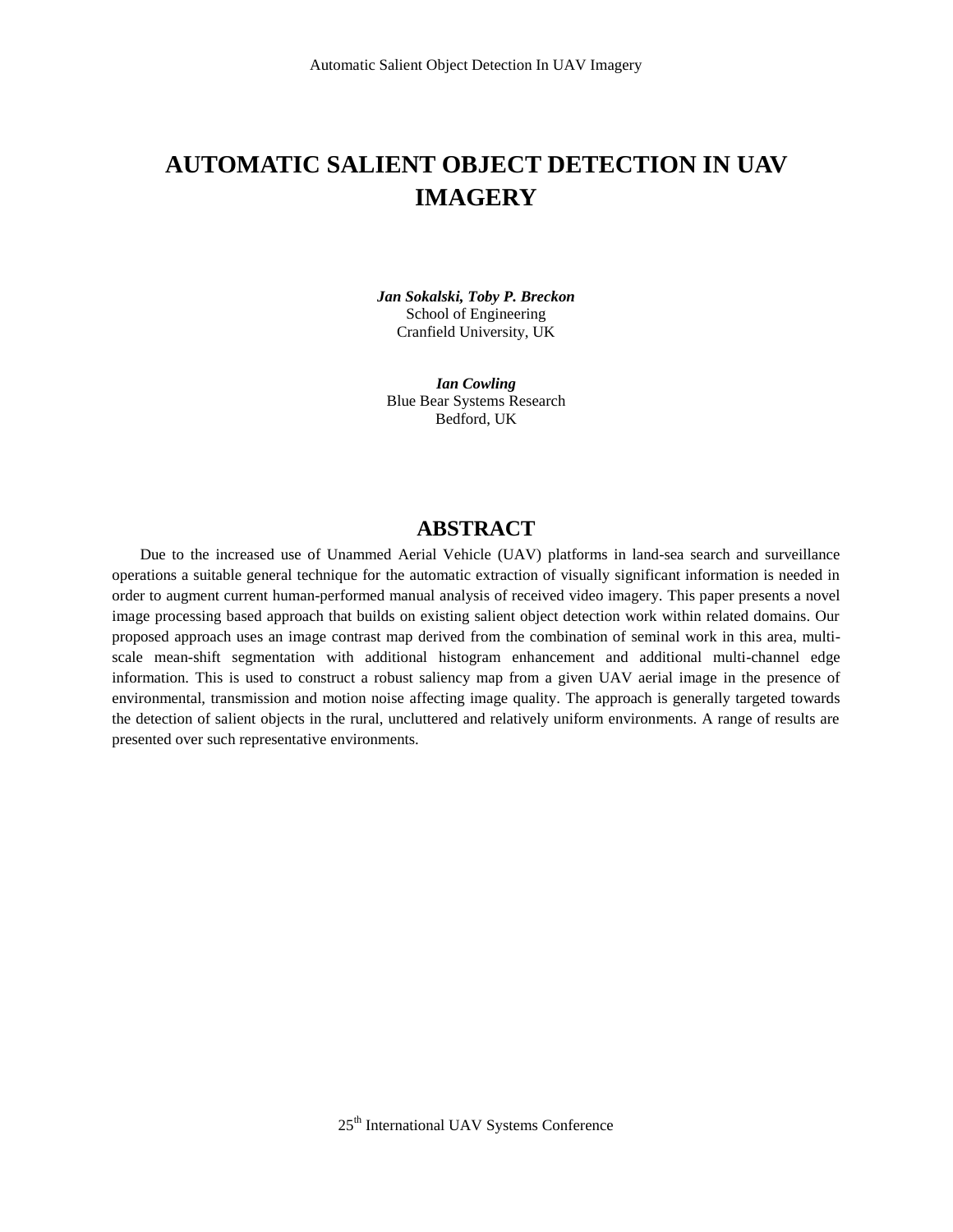## **1. Introduction**

Modern search and surveillance operations can be complex and expensive involving numerous personnel and multiple airborne search platforms. These are often employed to search wide areas of open expanse such as mountainous, oceanic or desert areas. Two recent examples of such operations are the disappearance of Steve Fosset who disappeared in his small plane in the vast Rockies mountain range (2007) and additionally the search-and-rescue operation in the South Pacific for the debris of Air France Flight 447 (2009). In the former example of Fosset's crash the crash scene was only discovered by chance a year after the event and the search and rescue involved among other resources, around 5000 online volunteers providing the analysis of thousands of digital satellite images covering hundreds of square kilometres. As for Flight 447, here it took a prolonged search period of around 5 days before the first debris was found in the Pacific Ocean via search operation involving tens of ships and aircrafts. This is a classic scenario for the automatic image analysis of remotely gathered satellite and airborne imagery.

In both of these scenarios essentially we are looking for something unique in a fairly simple and uniform environment (for example floating wreckage on the ocean in the case of Flight 447). Although the course of events for a given search and rescue mission may vary depending on the scenario, environment and many additional factors some common themes can be found. The most prominent of which is that very often the object being searched for may differ significantly from the environment in which the search is taking place. This makes this scenario particularly prominent as an application for computer vision based saliency detection.

One of the many aims of computer vision is to automatically extract visually important parts of the scene image. Therefore computer vision based saliency detection has been developed as an entity within itself  $((7), (1), (3), (10))$ . Saliency detection is essentially the detection of visually unique objects within a given image and this is well suited to the problem of automatic image analysis for the search and rescue imagery cases discussed. However, although image saliency has already been used within more complex computer vision systems (4), (12) with different goals it has surprisingly not yet been applied

to any system addressing automatic search in Unammed Aerial Vehicle (UAV) imagery. Here we aim to create such system capable of the automatic detection of salient objects in UAV imagery for search and rescue (or surveillance) operations.

This paper introduces an overview of such a system based on (10), (13). We combine the seminal work in this area, multi-scale mean-shift segmentation with novel histogram enhancement and additionally multi-channel edge information to construct a robust saliency map from a given UAV aerial image. This is then used to highlight salient objects of interest within a stream of UAV video imagery and hence reduce operator workload for manual image analysis. A range of related work has been carried out in computer vision on saliency detection which we will adapt towards our UAV video search purposes (10), (13).

## **2. Related work**

Before we detail related work in the area of computer vision saliency detection it is important to make one point regarding the type of images considered by the authors of most work in this area. The majority of computer vision image saliency detection work considers high quality and high resolution colour images with minimal noise where the salient object is the main subject of the image (e.g. Figure 1). By contrast, here we deal with UAV surveillance imagery (Figure 2a/2b) where they may contain multiple salient objects within a lower quality, low resolution image suffering from a range of motion turbulence, transmission and compression noise in addition to environmental noise such as weather and atmospheric conditions.



**Figure 1** Typical image considered.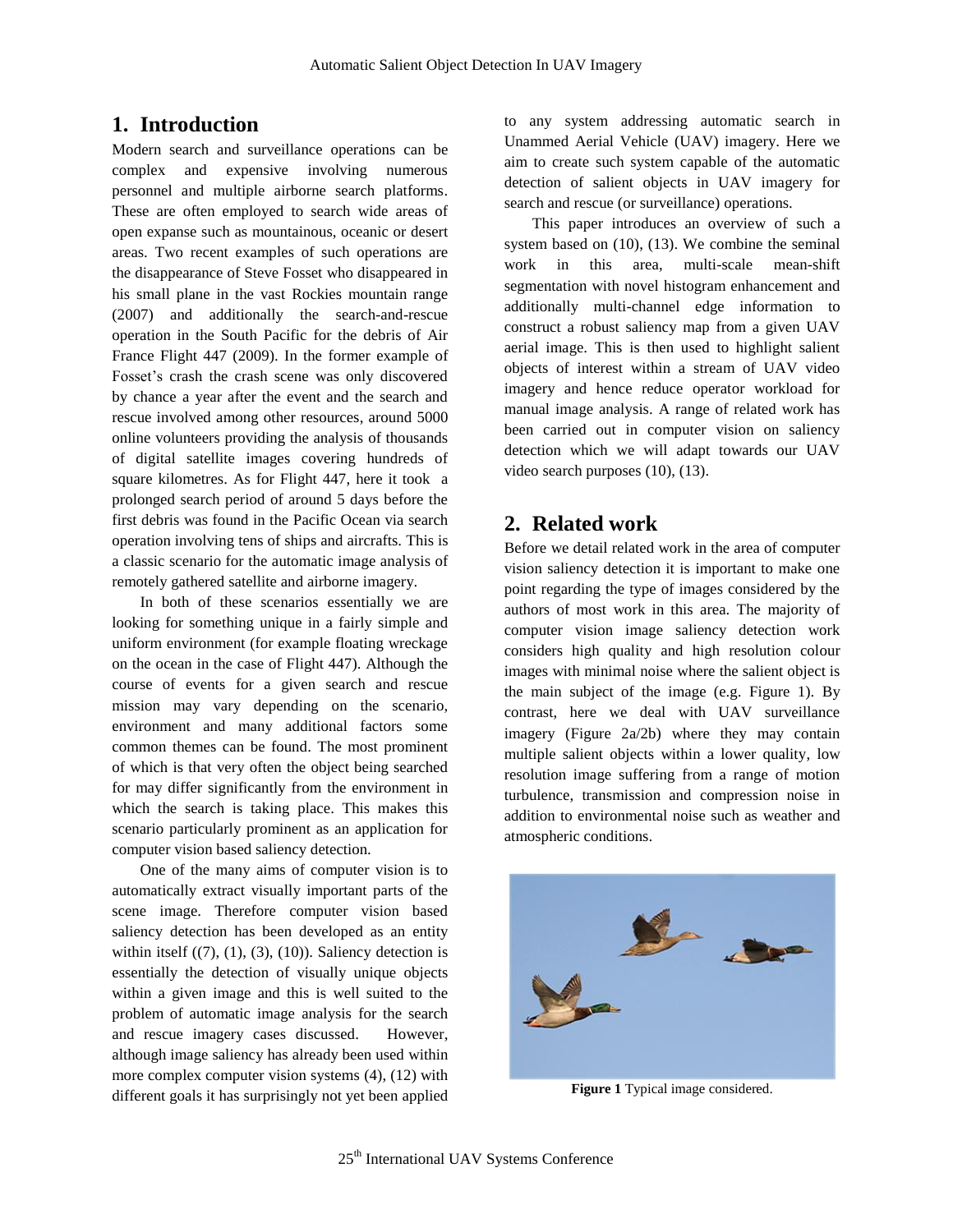



**Figure 2** Images captured by UAV operated by Blue Bear System Research

The images presented in Figure 2 expose all aspects of imagery collected by a UAV platform. For example varying light conditions, colour saturation, blur and noise distortion due to variations in weather, platform speed, altitude and stability and additionally transmission related noise. Finally it is important to note the difference in the type of visual saliency we wish to detect in such UAV surveillance images where the salient objects are by their nature much less conspicuous than the traditional "*subject of the image*" type examples used by traditional authors in this domain (7), (9), (13).

The first comprehensive methodology for saliency detection in computer vision was introduced by Itti and Koch (10) who based their work on equivalency to the mechanisms of the human visual system which has become a point of reference in the field of saliency detection. Several of the techniques introduced in their methodology are still the basis for more current research in this area (9). Itti and Koch (10) created saliency map as a linear combination of three conspicuity maps received from calculating three low-level features: colours, intensity, and orientation. An image pyramid (6) with the fixed number of levels is then used during the process to give multi-scale evaluation of saliency. This is built up on low level features of Itti and Koch's algorithm which itself does not incorporate any explicit region information (10).

Further work in this area improved upon (10), such as that of Hu et al (8) which used a subspace estimation algorithm based on GPCA (Generalized Principle Component Analysis) to directly measure the global visual contrast using region level information. Furthermore Liu and Gleicher (13) used mean-shift segmentation (5) to supply information on saliency of individual regions. As a basic low level feature and measure of saliency Liu and Gleicher used pixel contrast while Hu et al (8) resigned from using this in favour of a polar transformation of features. Image contrast is now the most widely used low-level saliency feature and in addition to the work of Itti and Koch (10), Liu and Gleicher (13) was also incorporated into later works of Kadir and Brady (11), Ma and Zhang (14). Overall contrast is seen as the most powerful and widely used low level image feature for the task (10).

However some other authors have additionally employed alternative features such as measures of orientation saliency (10), (3). Itti and Koch (10) and Chalmond et al (3) both used oriented Gabor filters to obtain such orientation information as an additional saliency measure. In addition to such low level features a number of other approaches have been employed in saliency detection such as the work of Hou and Zhang (7) which used a Fourier image to create a *log spectrum representation.* This was an incorporated with basic information theory work to obtain *spectral residual* which contains conspicuous elements beyond the average Fourier spectrum of a set of natural images. Further work expanded upon this approach (Wang and Li (15)) by considering the application of the spectral residual process to each channel of a perceptual HSV colour space image (6). Other work advanced the use of information theory in this field (1) based on an architecture utilizing information maximization.

The work that we investigate here, with application to saliency detection in UAV images, is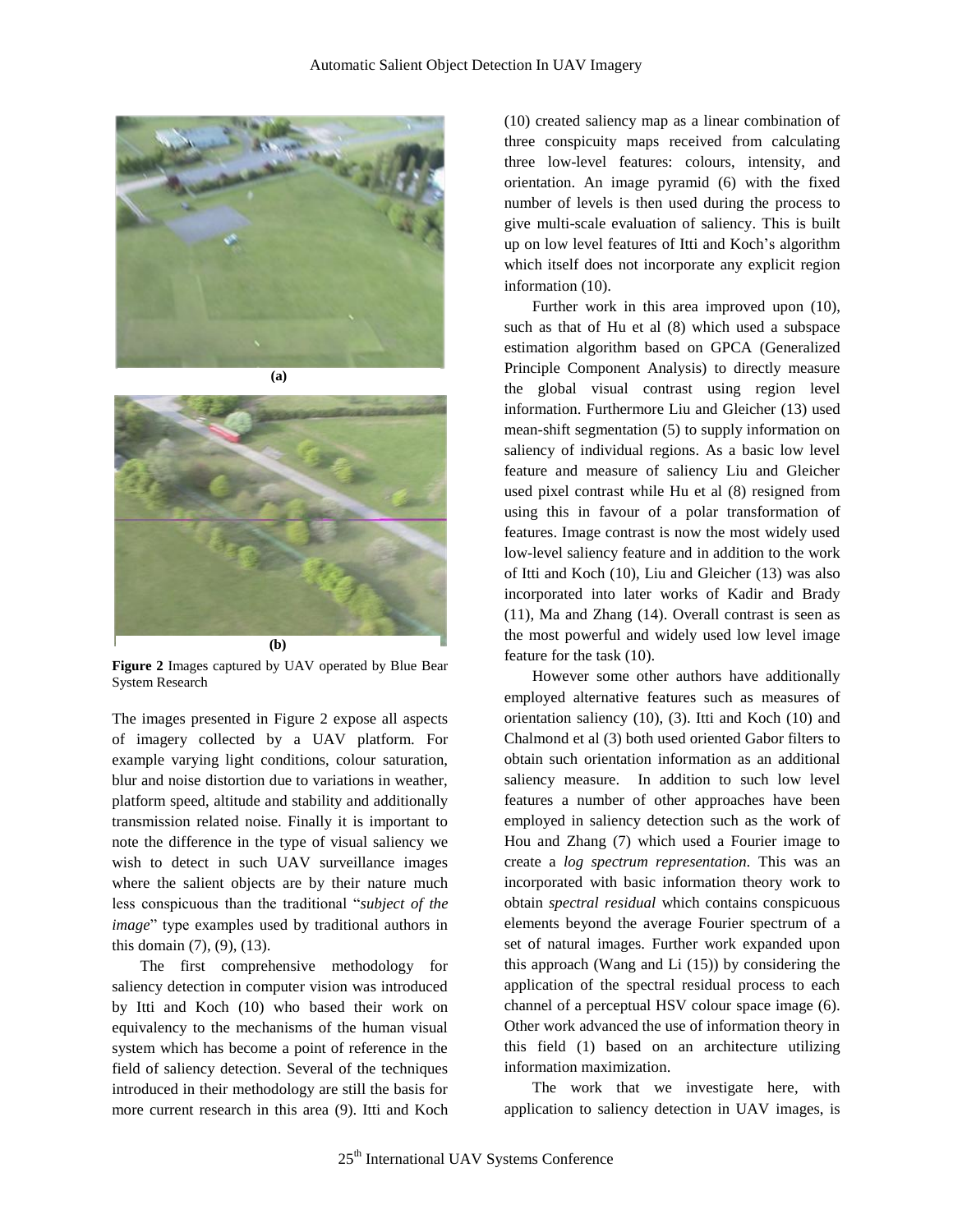primarily based on the work of Liu and Gleicher (13) and Itti and Koch (10) as we look to take image saliency from its traditional form of main "subject of the image" saliency towards salient object of interest detection in the wide area search scenario.

## **3. Intended saliency detection scenario**

The area on which search and rescue missions are performed can often be narrowed down to a set of fairly uniform environments (e.g. in case of a plane crash on the ocean we would be dealing with a uniform water environment upon which we would be searching for a range of salient debris objects). This more exact description of the type of environment for such UAV search and rescue or surveillance missions enables us to determine more precisely the type of images upon which saliency detection will be performed. This knowledge that the environment will be generally uniform defines the background of the images as being largely invariant over a given search mission (e.g. Figure 4a). As for the salient objects of interest (the foreground), we will be interested in finding items such as survivors, debris or crash sites (e.g. Figure 4a, Figure 11, Figure 12). In general therefore, the proposed architecture should thus be able to extract multiple salient objects at varying scales within the scene. Additionally due to the varying altitudes of the UAV platform the architecture for saliency detection should additionally be capable of incorporating some scale adjustment based on varying UAV altitude.

From this overview of the intended scope of saliency detection for UAV search and rescue (or surveillance) missions we move on to detail in full the algorithmic architecture of the proposed approach.

#### **4. Algorithm Description**

We propose a multi-stage salient detection system which combines low-level contrast features, mean shift segmentation with additional histogram information and multichannel edge features gathered over several feature maps. Figure 3 presents a block diagram of proposed saliency detection architecture in which we see the various steps of feature detection and amalgamation. Each of these steps in the overall architecture are described in Sections 4.1-4.5 below.



**Figure 3** Block diagram of proposed methodology.

#### **4.1. Mean-shift Segmentation**

Using mean-shift segmentation (5) with low-level contrast features has proven to add significant information about the saliency of image regions (Liu and Gleicher (13) Here we follow this approach as using mean-shift segmentation (5) with appropriate radii in both the spatial and colour domains has the ability to preserve small entities in image whilst at the same time merging larger, uniform image regions. Figure 4b illustrates the use of mean-shift segmentation on example UAV image (input image is Figure 4a). It is important to note that the mean-shift has left all of the possible objects of interest as feature regions within the scene, including the person wearing a bright life jacket type garment (marked with red circle in Figure 4a and 4b for clarity).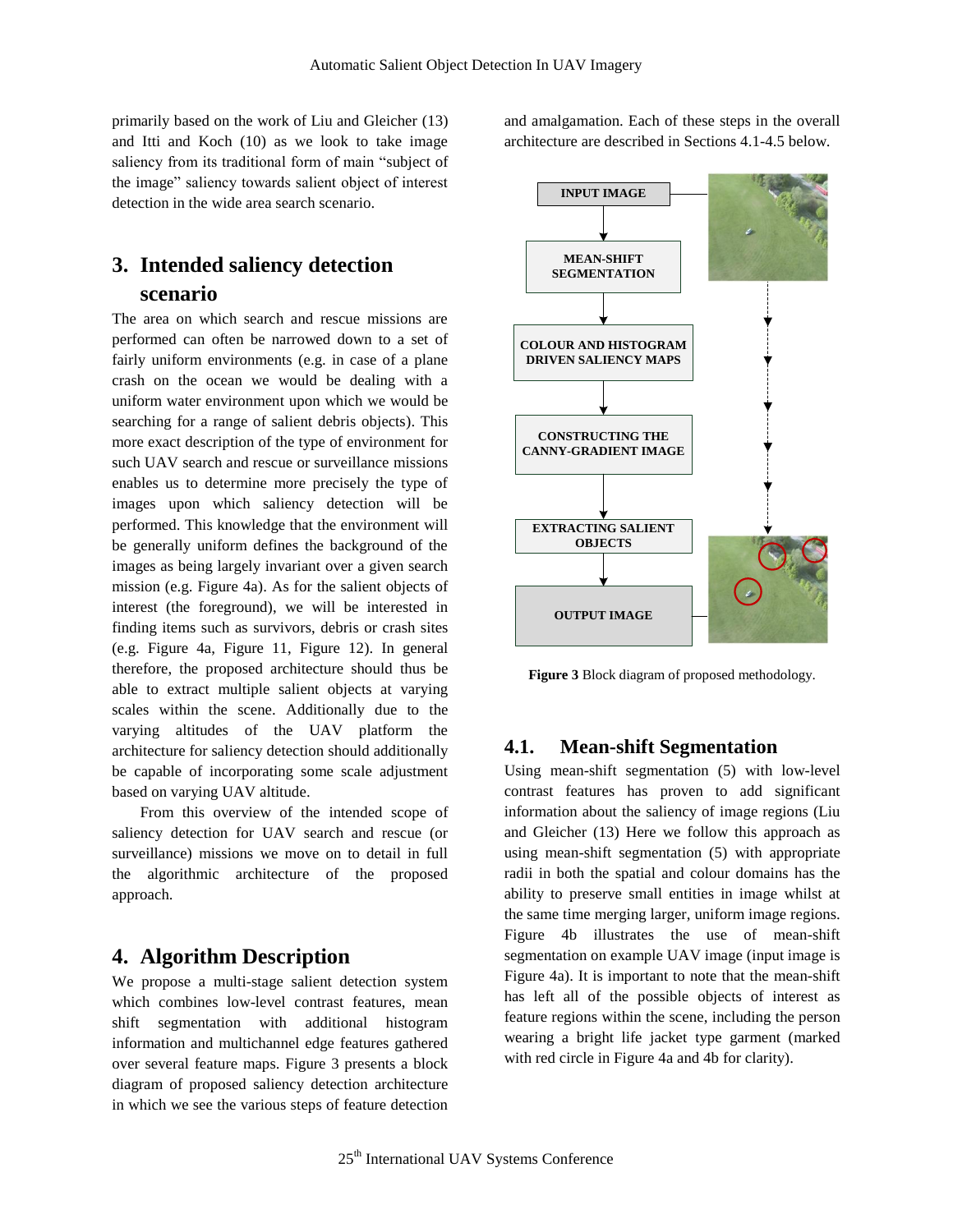## **4.2. Colour and Histogram Driven Saliency Maps**

The mean-shift segmented image (Section 4.1) is first transformed into the LUV colour space (i.e.  $L^*$  u\*  $v^*$ (6)) and a two level Gaussian image pyramid (6) is created out of which the final contrast map is derived. In prior work Liu and Gleicher (13) assigned weights to each pixel giving higher values to those closer to the centre of the image. In our case this is not needed as salient objects of interest can appear in any part of the UAV image (whereas in the Liu and Gleicher original work they were thus concentrating on salient objects appearing in a focal point). Thus here, we alternatively calculate contrast as a Euclidean distance which is a characteristic feature of the LUV colour space, as shown in Equation 1:

$$
C_{i,j,l} = \sum_{q \in \Theta} d(p_{i,j,l}, p_q)
$$
 (1)

Where in Equation 1  $C_{i,j,l}$  is accumulated contrast value for every pixel,  $p_q$ , in  $\Theta$ -sized neighborhood of pixel (i,j),  $p_{(i,i)}$ , at level *l* within the pyramid (13). The contrast maps from each level within the pyramid are then rescaled to the original image size and additively combined into one image. At this point of recombination we also add additional information about colour distribution from the HSV (Hue, Saturation and Variance colour space) histogram of the mean-shift image (6). Each contrast pixel value is effectively multiplied by an inversely weighted probability of its occurrence in a normalized twodimensional histogram of hue and saturation (H and S channel histogram of HSV image). Using this information each contrast pixel value in the final resized contrast map is suppressed if its frequency is high within the histogram distribution whilst those which appear with limited frequency are enhanced. Thus contrast pixel values with an associated high probability of hue and saturation occurrence within the image are effectively suppressed (by the assumption that they are the majority background information) whilst the less probable contrast pixel values within the image are enhanced (with the assumption they are the limited, isolated salient objects within the image). In this way we combine both of the traditional contrast map based approaches for saliency detection (13) with the additional

enhancement of likelihood of occurrence probability of a given colour within the image. This specifically targets our saliency approach presented here towards the detection of isolated, small scale salient objects relative to the image size in contrast to the approach of Liu and Gleicher (13) which weighted their saliency in relation to the object being in the centre or the most likely focal point of the image.





**Figure 4** Mean-shift segmentation. (a): original image, (b) segmentation result

In Figure 5 we see these steps illustrated on the original input image from taken from Figure 4a. Firstly, in Figure 5a we see the saliency map extracted from two level Gaussian pyramid performed on the LUV colour space and secondly we see this enhanced with the additional histogrambased weighting which gives the results we see in Figure 5b. As we can see adding histogram information suppresses the background noise, and preserves only possible objects of interest (i.e. one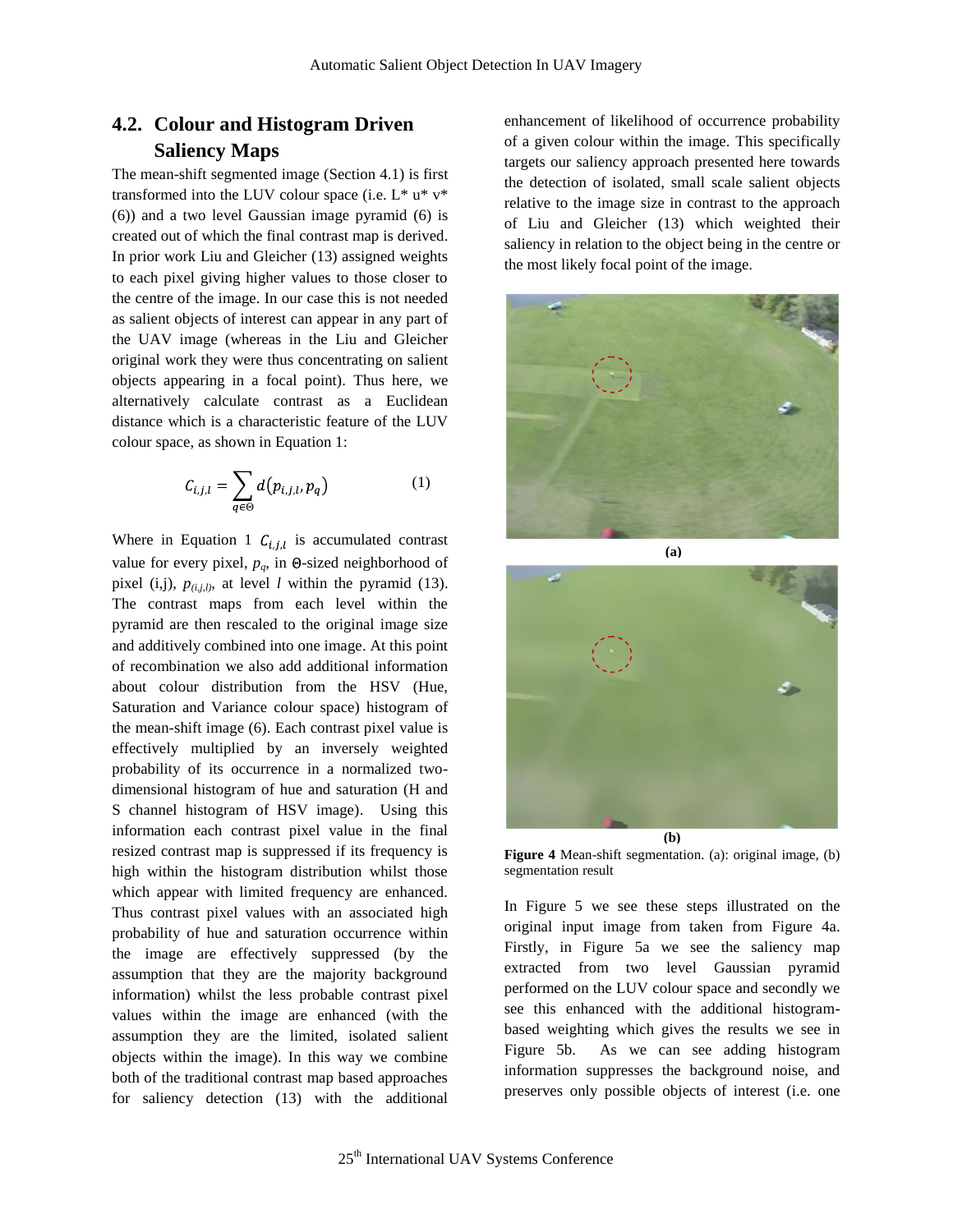red and two silver cars, the building near the right top corner and also the person wearing life-jacket-with ref. to Figure 4a).



**(a)**



**(b)**

**Figure 5** Resized contrast map of image pyramid of meanshift images (a) and contrast map with added histogram information (b)

## **4.3. Constructing the Canny-Gradient Image**

In this next stage we gather multiple sources of edge information into two separate images, one for Canny edges (2) and one for gradient edges, where the latter are defined with the use of morphological operation of erosion and dilation (6) as follows:

$$
gradient(i) = dilate(i) - erode(i)
$$
 (2)

Where in equation  $(2)$  i is the input image over a set of nine feature images. Overall edge information is gathered on a set of nine feature images as follows: the mean-shift image (Section 4.1.), the contrast map with added histogram information (Section 4.2) and seven feature images obtained following Itti and Koch's original seminal method (10). These seven feature images are three original color channels (R,G,B) normalized by intensity (equation (3)) and four *broadly tuned color channels.* Figure 6 below illustrates the R,G,B channels normalized by intensity (Figure 6b, 6c, 6d) for a given input image (Figure 6a), where intensity is defined for the input image as follows:

$$
intensity = \frac{(r+g+b)}{3}
$$
 (3)

Where r,g,b are the pixel values from each of the red, blue and green channels from the image respectively (6). From Figure 6 and Figure 7 we can see that those regions which are of interest are easily distinguishable across different image channels. For example, red trailer is the brightest region on Rnormalized (Figure 6b) image and bright blue car is a conspicuous dark region on B-normalized (Figure 6c) and G-normalized (Figure 6d) images. The reason behind this is that a salient region within the image contains the least probable value in either of R,G,B channels at any given time based on its size within the image and this is highlighted by the inverse weighting that originates from the HSV histogram weights used earlier in Section 4.2.

In addition the broadly tuned channels, as defined by Itti and Koch (10) can be expressed as follows:

$$
R = r - \frac{(g+b)}{2}
$$
  
\n
$$
G = g - \frac{(r+b)}{2}
$$
  
\n
$$
B = b - \frac{(g+r)}{2}
$$
  
\n
$$
Y = \frac{(r+g) - |r-g|}{2}
$$
 (4)

for red  $(R)$ , green  $(G)$  and blue  $(B)$  channels respectively. Y channel is a novelty introduced by Itti and Koch (10). Similarly as for the normalized channels, if we look at the images of four broadly tuned channels R,G,B and Y (for yellow) presented in Figure 7a and Figure 7b we see a similar phenomenon for a given input image.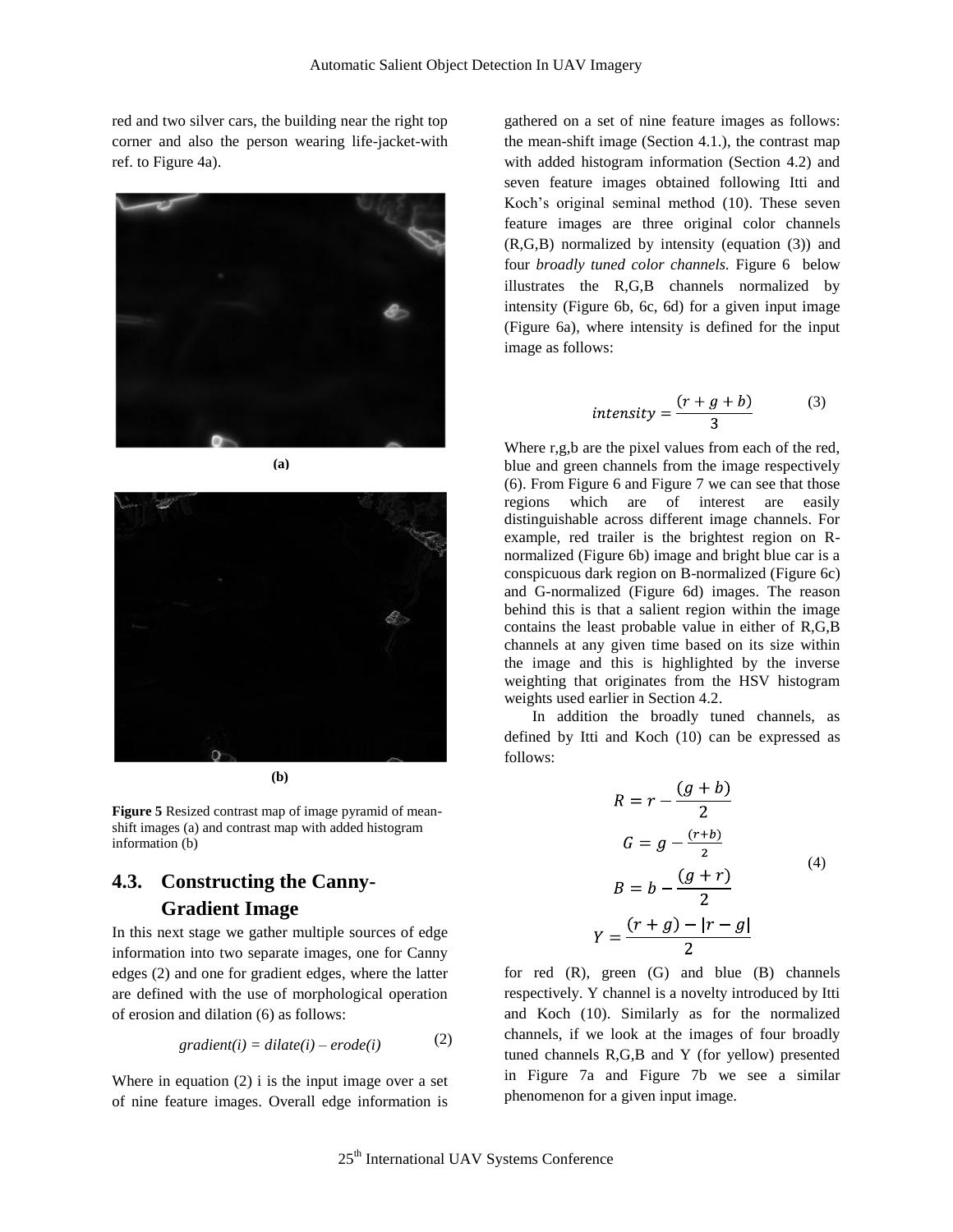

**Figure 6** Red (b), green (c), blue (d) channels of original image (a) normalized by intensity image. (Logarithmic transform was applied on images (b)/(c)/(d) for visibility purposes due to small scale of reproductions).



**Figure 7a** Broadly tuned channels: red (i), green (ii) obtained for input image presented in Figure 6a

25th International UAV Systems Conference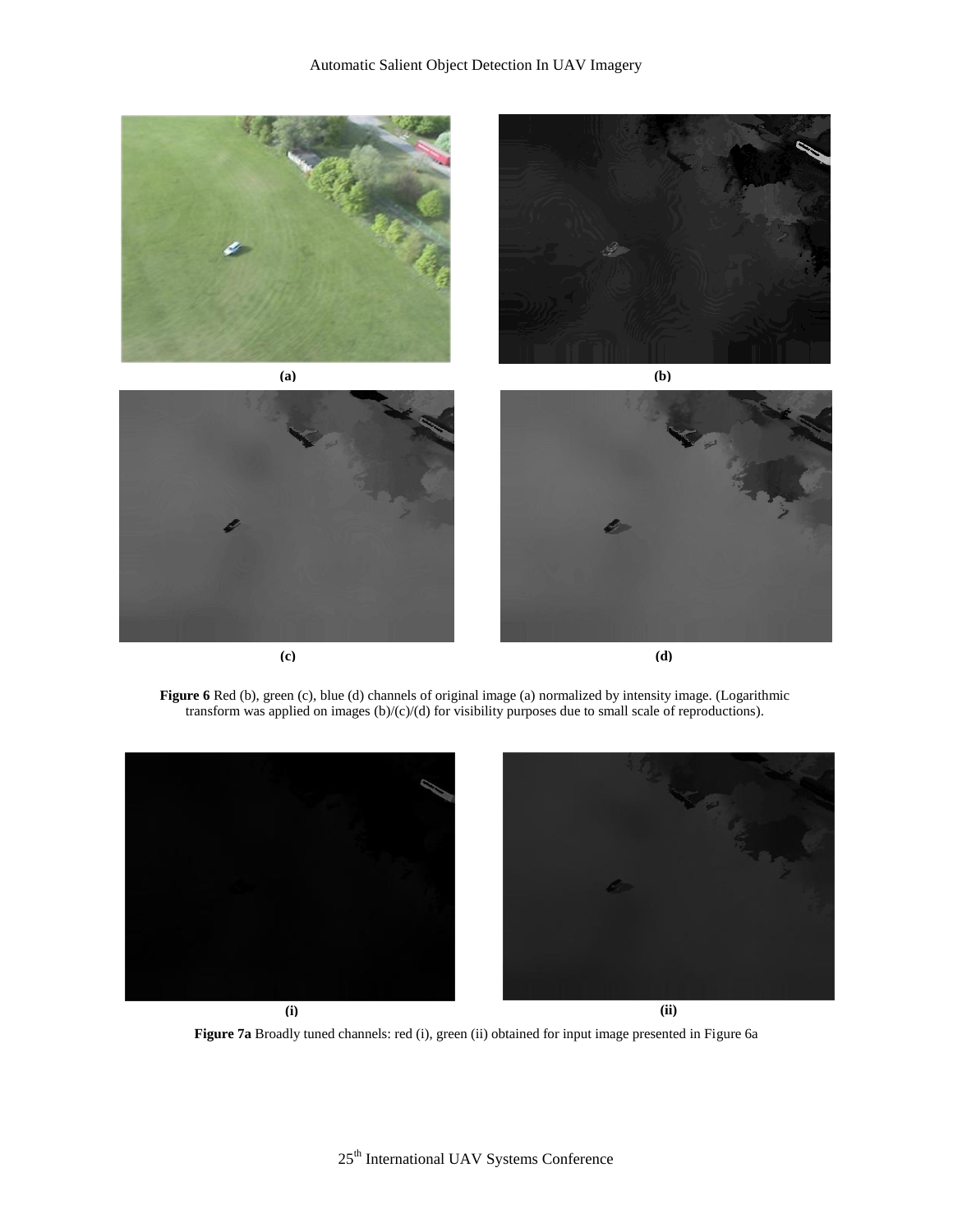

**Figure 7b** Broadly tuned channels: blue (i) and yellow (ii) obtained for input image presented in Figure 6a. (Brightness of the image presented in Figure 7b (i) was slightly adjusted for printing/reading purposes).

Once the set of nine feature images is composed in this manner we additively gather edge information over the entire set into two resulting images, by using both the Canny edge detection operator (2) and gradient edge information (6). Each of the resulting images is obtained as the sum of responses over each of these operators (Canny and gradient) respectively.

In the final step these two resulting images are multiplicatively combined leaving only the most conspicuous edges (effectively a gradient dependent weighted logical AND operation). Figure 8 presents the accumulated Canny edges (Figure 8a) and gradient edges (Figure 8b) obtained in this manner for the original input image presented in Figure 6a. From Figure 8 we can see that the salient objects present in the original Figure 6a example UAV image are prominent in the resulting salient edge response obtained by the accumulation using both of these methods. Having now obtained these two images of accumulated edges we multiplicatively combine them to obtain our final saliency map image. This operation will preserve only the most salient parts of the image by both independent measures of gradient in the combined nine feature saliency maps. An example of the final image obtained for the image presented in Figure 6a is presented below in Figure 9. This shows the final combined edge map information over range of 9 inputs combining both our own work in developing a novel histogram driven saliency map with the seminal work of Itti and Koch (10). From Figure 9 we can again see the prominence of salient objects originating from the input example Figure 6a remaining in this Canny-gradient image representing

the combination of multiple saliency detection contrast maps.

We move now to the extraction of coherent salient objects within this robust saliency map.





**Figure 8** Accumulated Canny edges (7a) and accumulated gradient edges (7b).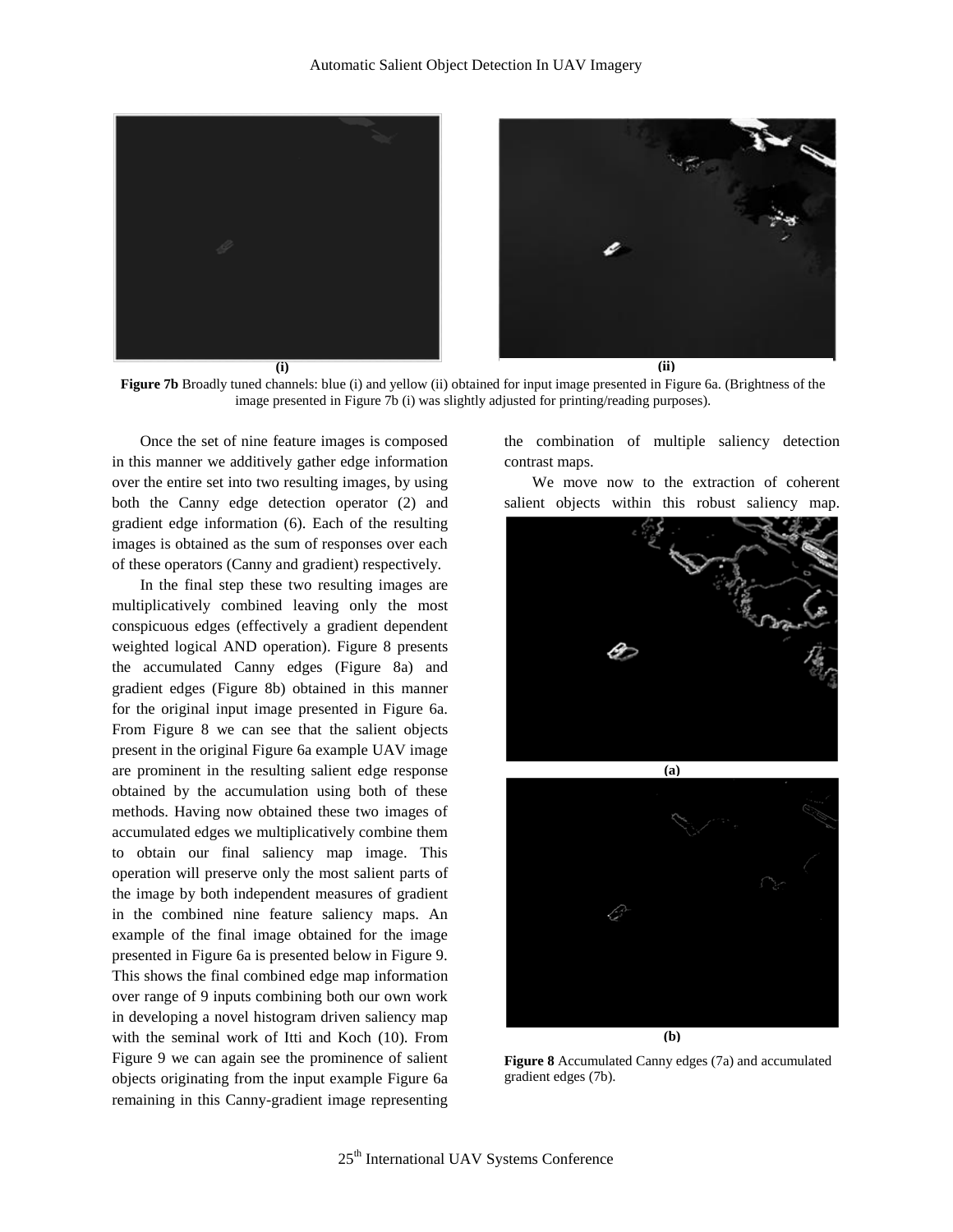

**Figure 9** Canny-gradient image**.**

#### **4.4. Extracting Salient Objects**

The constructed Canny-gradient image (Section 4.3.) is now processed using dilation and connected components to extract coherent salient objects within the scene. Using prior morphological dilation will merge separated objects within the Canny-gradient image prior to further connectivity processing. As can be seen in Figure 10 the subsequent application of connected components then identifies coherent objects (uniquely coloured within Figure 10) within the image. Here (in Figure 10) we see these items additionally bounded with a bounding red rectangle as an indicator of convex shape/area which will be used in later constraint processing.



gradient image from Figure 9. Red rectangles bound particular identified salient objects.

It is at this later stage any criteria for size constraint on the objects to be detected within the

original scene can be easily applied. As previously discussed this can be derived based on the type of object being looked for (e.g. people, vehicles, debris) and in addition the altitude of the UAV platform. If we are interested in finding only objects of a particular scale – we can discard those below certain size threshold or only identify objects within a certain bounds of size and shape.

#### **5. Results**

The presented methodology (Section 4) was evaluated over a set of images gathered from a UAV platform developed by Blue Bear Systems Research. Results for saliency detection on a few sample images are presented in Figure 11. As we can see it was tested over varying environmental and daylight conditions as well as varying UAV altitude. Figure 11a and Fig 11b represent images collected over a highly uniform environment with weather and lighting conditions which resulted in relatively low contrast and colour saturation within the resulting image. However despite this we were able to successfully detect all of the objects of interest including the people wearing mock life jackets (within this test scenario). Furthermore three images in Figure 11 also present results obtained for more complex environment. In the image in Figure 11c all objects of interest are detected, together with people wearing bright mock life jackets. Near the rightbottom corner of the image one false positive occurs as a result of noise within the image. However, if we want to be able to detect people at such scale within the presence of noise such false positives must be taken into consideration. In Figure 11d and Figure 11e we can see more cluttered environment with some buildings. As it can be seen in this image – those parts of the images where buildings occur are marked as salient due to uniqueness within the overall scene. This is to be expected given our definition of saliency and also our definition of the intended area of operation for application to UAV **Figure 10** Connected components analysis of canny search and rescue and surveillance missions.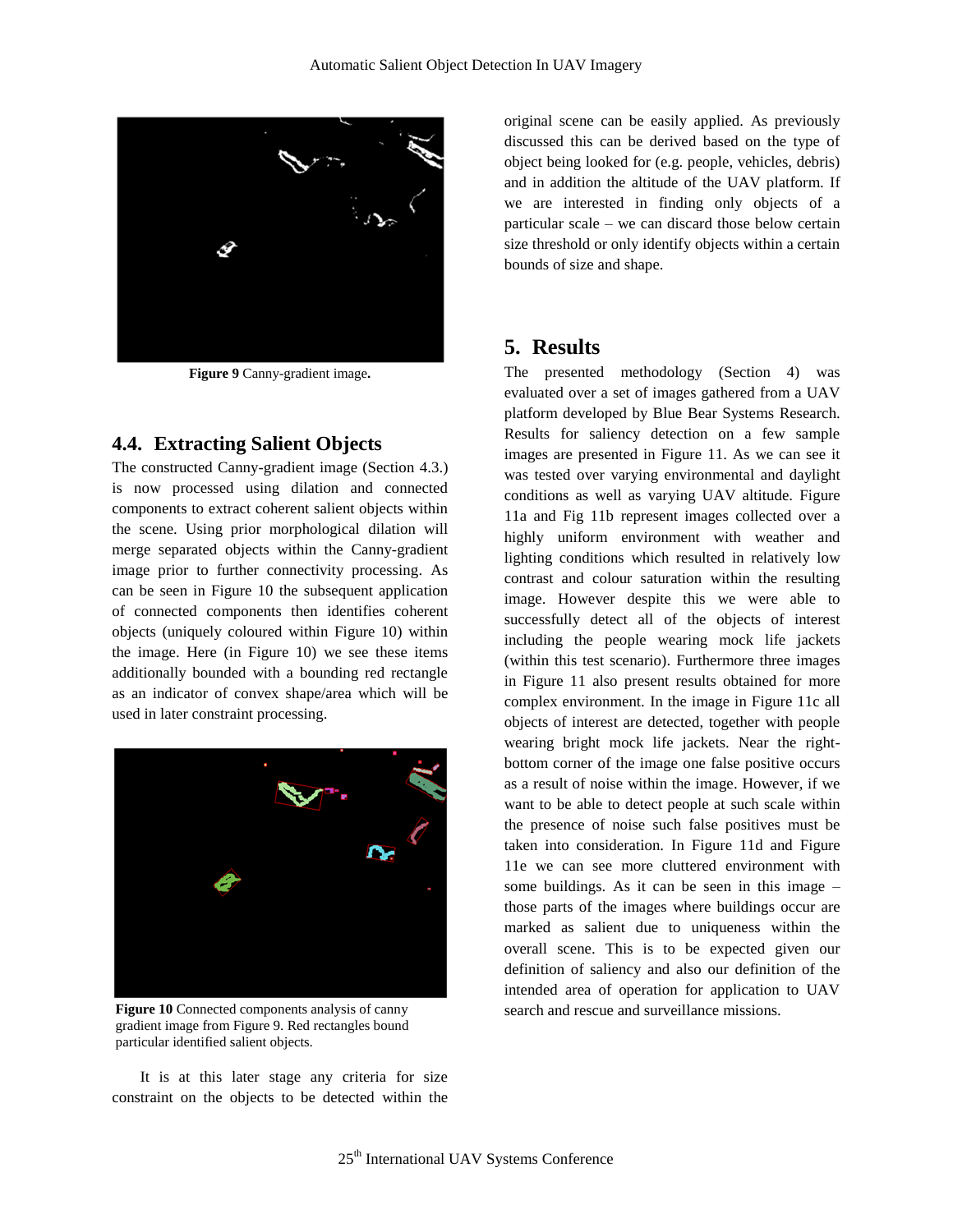









**(c) (d)**



**(e)**

**Figure 11** Results obtained for images collected by UAV operated by BBSR.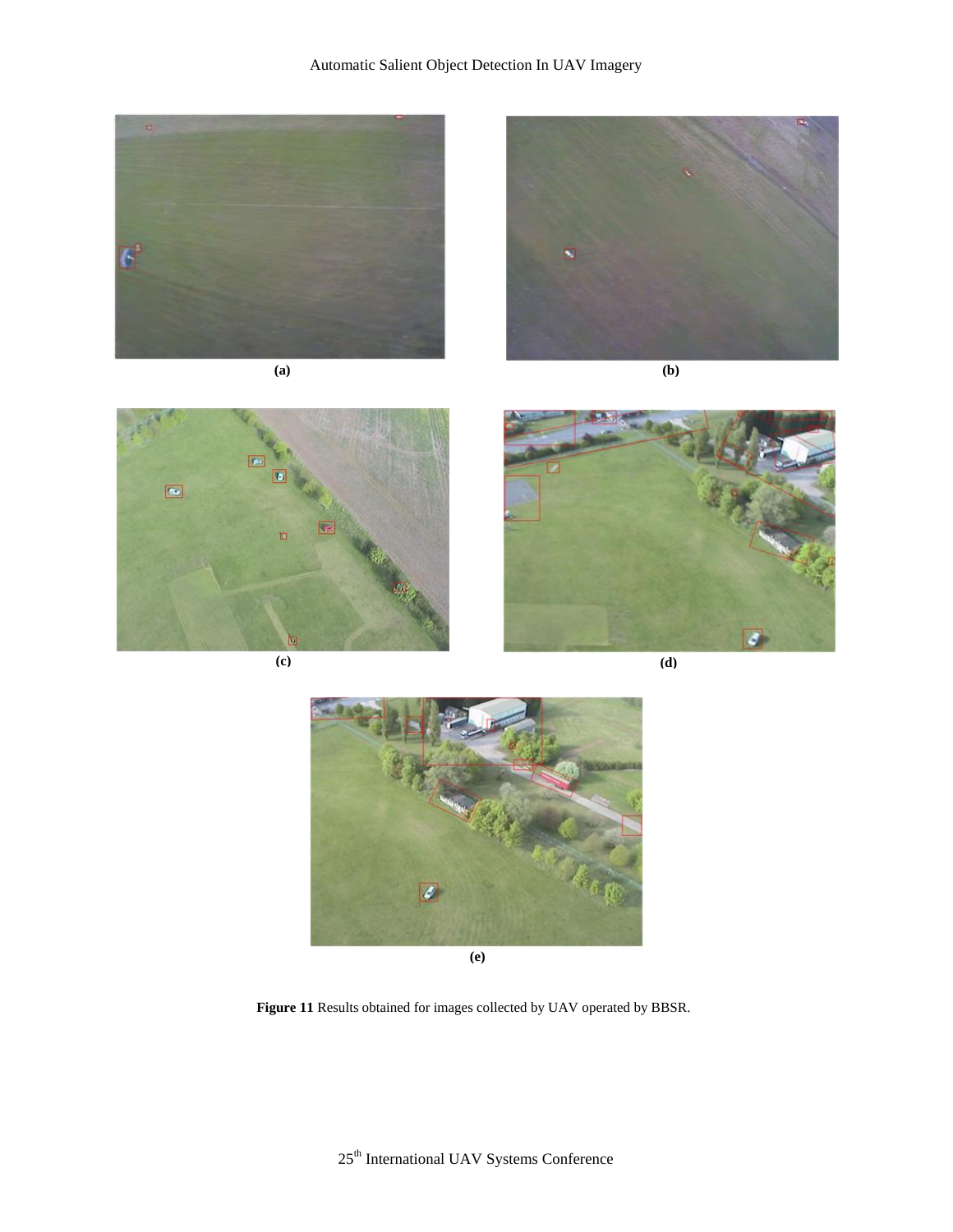

**(a)**



**(b)**



**Figure 12** Results obtained for publicly available aerial images from crash sites both on land and on sea.

Due to the limitation in collecting data from specific search and rescue missions a small relevant data set of publically available images from this genre was used in order to more realistically validate

the algorithm. Three example results on such images are presented in Figure 12. Figure 12a and Figure 12b present scenes from a plane crash. No scale constraints were imposed in order to see the outcome of the approach. However, knowledge of the UAV altitude could easily be used to discard smaller objects within Figure 12a and Figure 12b. Lastly, Figure 12c presents an oceanic environment which is entirely different from those presented thus far. As it can be seen every object of interest within this scene is successfully marked as salient. Again, no scale constraints were imposed for this example (Figure 12c). In all examples (Figure 12a/b/c) we see the detected salient objects encircled with a red bounding rectangle.

Although our methodology was originally developed to operate on images obtained over a very uniform environment Figure 13 also shows performance on a highly cluttered environment. Further development of such system might result in enhancement to this methodology to work on images of such complex environments.



**Figure 13** Result obtained for very complex scene.

## **6. Conclusion**

A novel methodology of extracting salient objects from images obtained by UAV platforms has been proposed. A saliency map has been created as a Canny-gradient image which is comprised of multiple edge information gathered from several salient feature map images (the mean-shift image, contrast saliency map with histogram enhancement and multiple channel colour feature images (Itti,